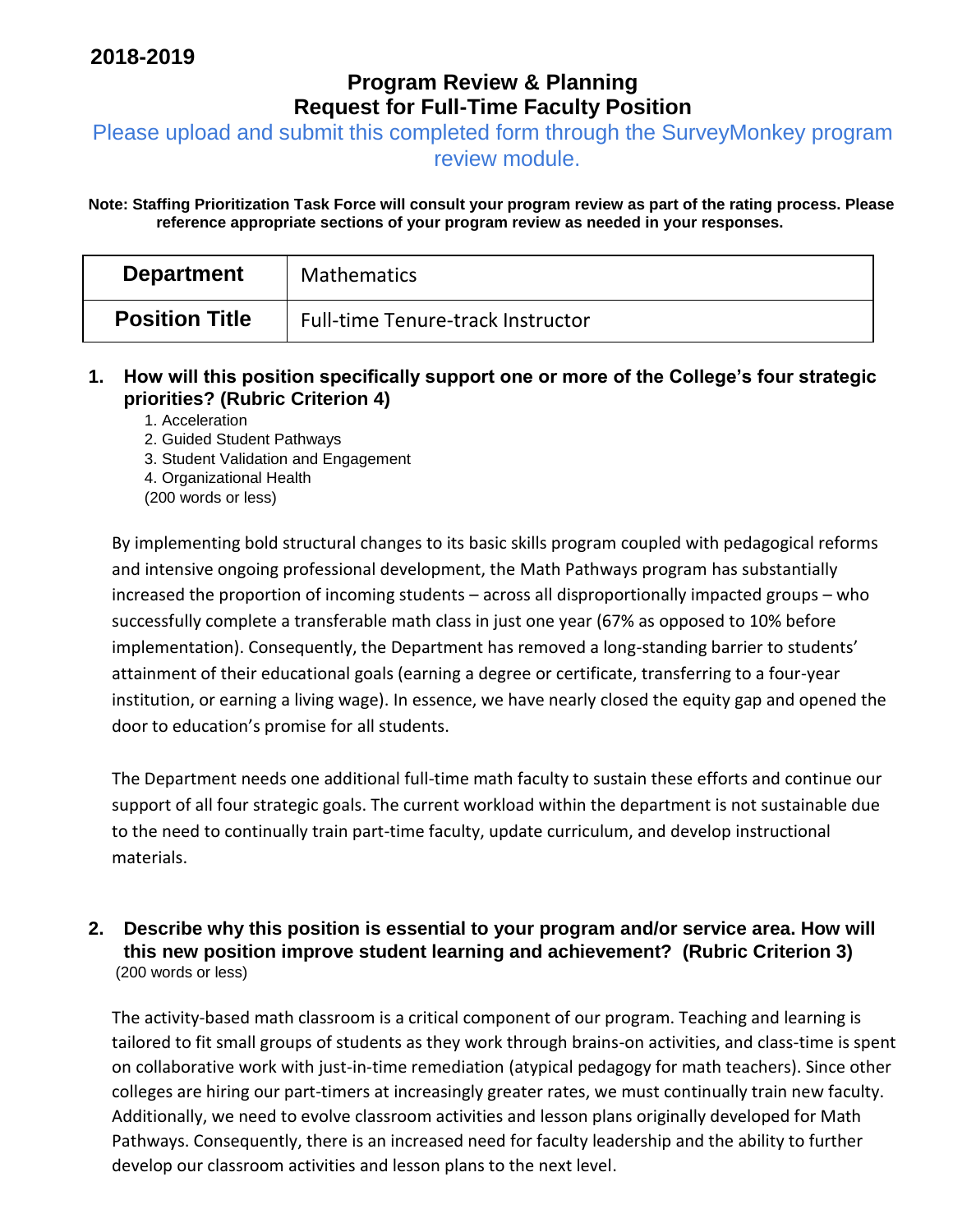Another full-time faculty member in the Math Department will allow us to sustain the reforms we implemented over the past four years. The new faculty member will assume a much-needed leadership role within the Math Pathways program; more specifically the new full-time math instructor will review (and revise as needed) materials for one or more courses within Math Pathways, train new part-time faculty to teach in the student-centered classroom within those courses, find and write grants to support the ongoing intensive professional development in Math Pathways, and generally improve and expand Math Pathways.

## **3. How has the lack of this position impacted your program and/or service area? What will be the impact to the program and/or service area if this position is not filled? (Rubric Criterion 3)**

(150 words or less)

While we are currently in the process of hiring a retirement replacement, we still need to increase the number of full-time math faculty in order to keep up with the intensifying workload due to the added responsibilities born from the Math Pathways program. Even then, we will be unable to recruit and train enough part-time instructors to teach in the student-centered classroom. Without additional fulltime faculty, it will be difficult to sustain our efforts described above as well as maintain the success rates we have seen over the last few years.

In addition, we plan to work with several CE programs to ensure we are meeting the needs of their students. Furthermore, the department is continuing to work with the East Region Adult Education Consortium to ensure students have streamlined access to college-level math. The new position will allow our veteran department members to transition away from their current duties and develop these new programs.

**4. Has there been or do you believe there will be an increase in demand for your programs and/or services? Please discuss supporting data from recent semesters. For example, enrollment trends, waitlist pressures, or wait time for appointments and support services as they apply to this position. (Rubric Criterion 2)** 

(150 words or less)

As per data provided by IESE, our WSCH has increased by 19.2% between 2013 and 2017, with most of the growth occurring between 2014 and 2016. In that same time span, our Census Enrollment increased by a staggering 48.2%. In addition, the department has evolved from offering 65 sections in fall 2015 to 90 in fall 2017 to 74 in fall 2018. Comparing the number of sections to our census numbers indicates that our schedule is increasingly more efficient.

Our FTEF for fall 2015 was 20.5 and rose to 23.8 in fall 2017. Our load cushion has also risen from a low of 12 in fall 2013 to 16.2 for fall 2017. With Math Pathways starting in fall 2016 and these numbers continuing to rise, it is becoming more difficult to find qualified part-time faculty. Even with college numbers declining, we believe the Math Department trends will continue.

**5. Is this a new position, replacement for a retirement or upcoming retirement, replacement for a tenure failure, replacement for internal promotion (faculty to administrator), or replacement for other circumstances? Please explain. (Rubric Criterion 3)**  (100 words or less)